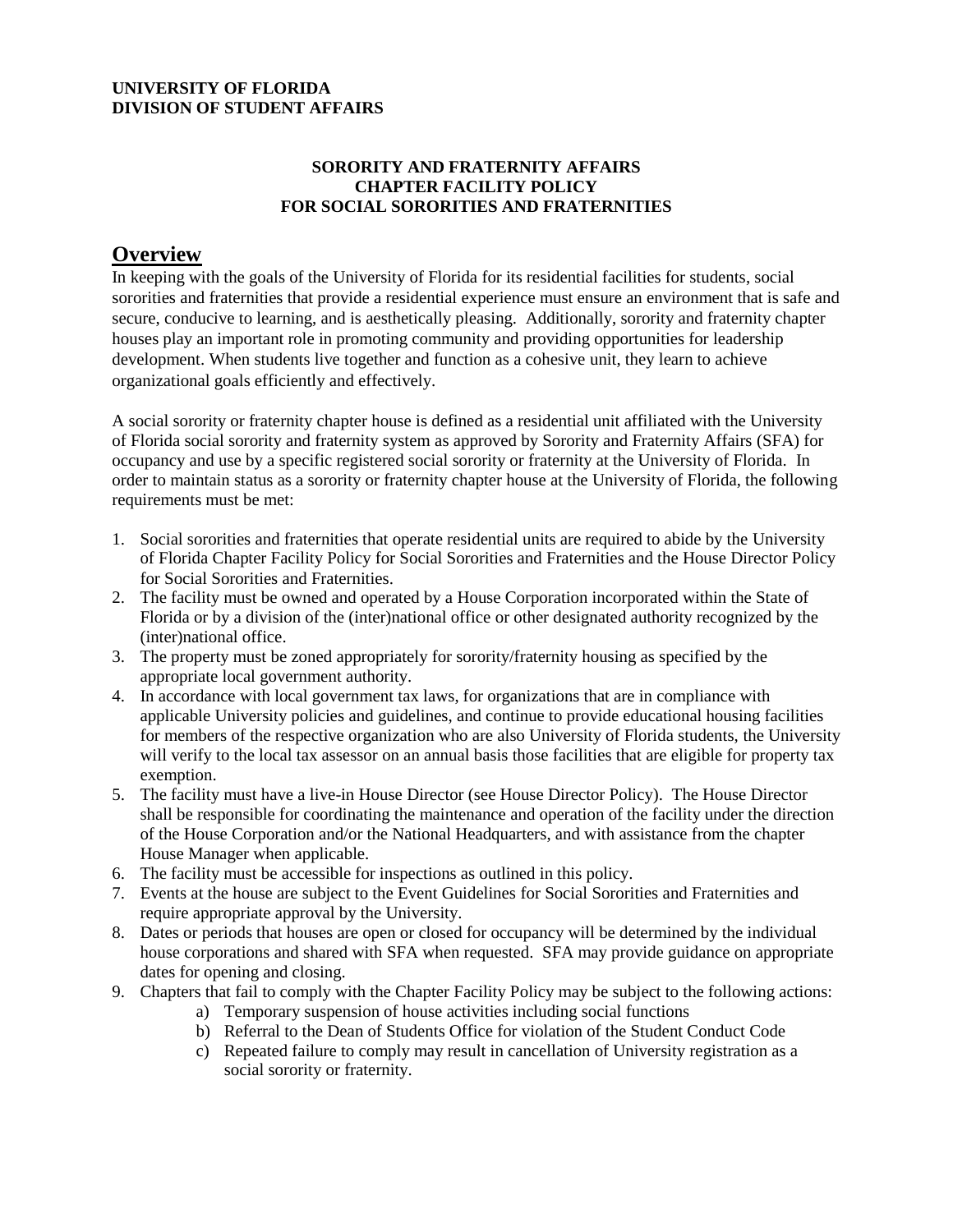# **Property Use**

- 1. The approved chapter facility shall be used only for University of Florida student residential purposes. With the exception of the House Director, each resident of a sorority or fraternity facility must be an enrolled, degree-seeking University of Florida student who is an active member of the respective chapter. SFA must be notified in advance in writing of any proposed subleasing of the facility to any entity other than members of the chapter affiliated with the House Corporation which owns the property.
- 2. No permanent buildings, structures, or fences shall be erected, placed or altered on any lot until the building plans and specifications are on file with the UF Office of Environmental Health and Safety, or the appropriate governing codes agency, and, for chapters within perimeter of campus, the UF Department of Planning, Design, and Construction. No work may be commenced until all permits have been obtained.
- 3. No illegal, nuisance or disruptive activity shall occur on any social sorority or fraternity chapter property, nor shall anything be done thereon which may become an annoyance, or nuisance, or disruptive to the community and/or the educational environment.
- 4. No structure of a temporary character placed or erected on a social sorority or fraternity property may be used for habitation, temporarily or permanently. Such structures shall include but are not limited to trailers, tents, shacks, garages, or barns.
- 5. No animals (with the exception of fish in an aquarium) shall be kept or maintained on any part of the social sorority or fraternity chapter property. House Directors may have a pet (cat, dog, and/or bird) if written approval is given to the House Director by the House Corporation.

# **Facility Improvements**

- 1. Construction and renovation projects beyond the scope of routine maintenance must be properly reviewed and approved by the appropriate Codes Enforcement Officer and, for chapters within perimeter of campus, the UF Division of Planning, Design, and Construction. The UF Department of Environmental Health and Safety (EH&S) must be consulted on fire safety matters.
- 2. Communication with the SFA must occur prior to construction or renovation work to ensure any impact(s) of the project on residents and/or the surrounding community has been considered. Plans should be developed in a way that minimizes impact on the educational process. Documentation provided to SFA prior to construction should include the following information at a minimum:
	- a) A general overview/scope of the project
	- b) A timeline for the commencement and completion of the project

## **Pest Control**

General household pest control must include inspection, prevention, exclusion, and sanitation as required.

## **Safety**

1. It shall be the duty of each chapter at all times to keep and maintain the facilities, landscaping and general property in good, safe, and presentable condition.

## **Exterior Maintenance**

Trash

- 1. All chapter houses will arrange to have and pay for such refuse containers and refuse collection services as may be required to meet their anticipated waste disposal needs. Chapters must comply with the waste disposal regulations of the appropriate governing agency (city or University).
- 2. All chapter houses must maintain their property on a regular basis by removing and properly disposing of any litter or debris. Frequent disposal services are recommended to minimize odors, vermin and safety hazards.
- 3. In the interests of economic and resource conservation, all houses shall, as a minimum, arrange for recycling.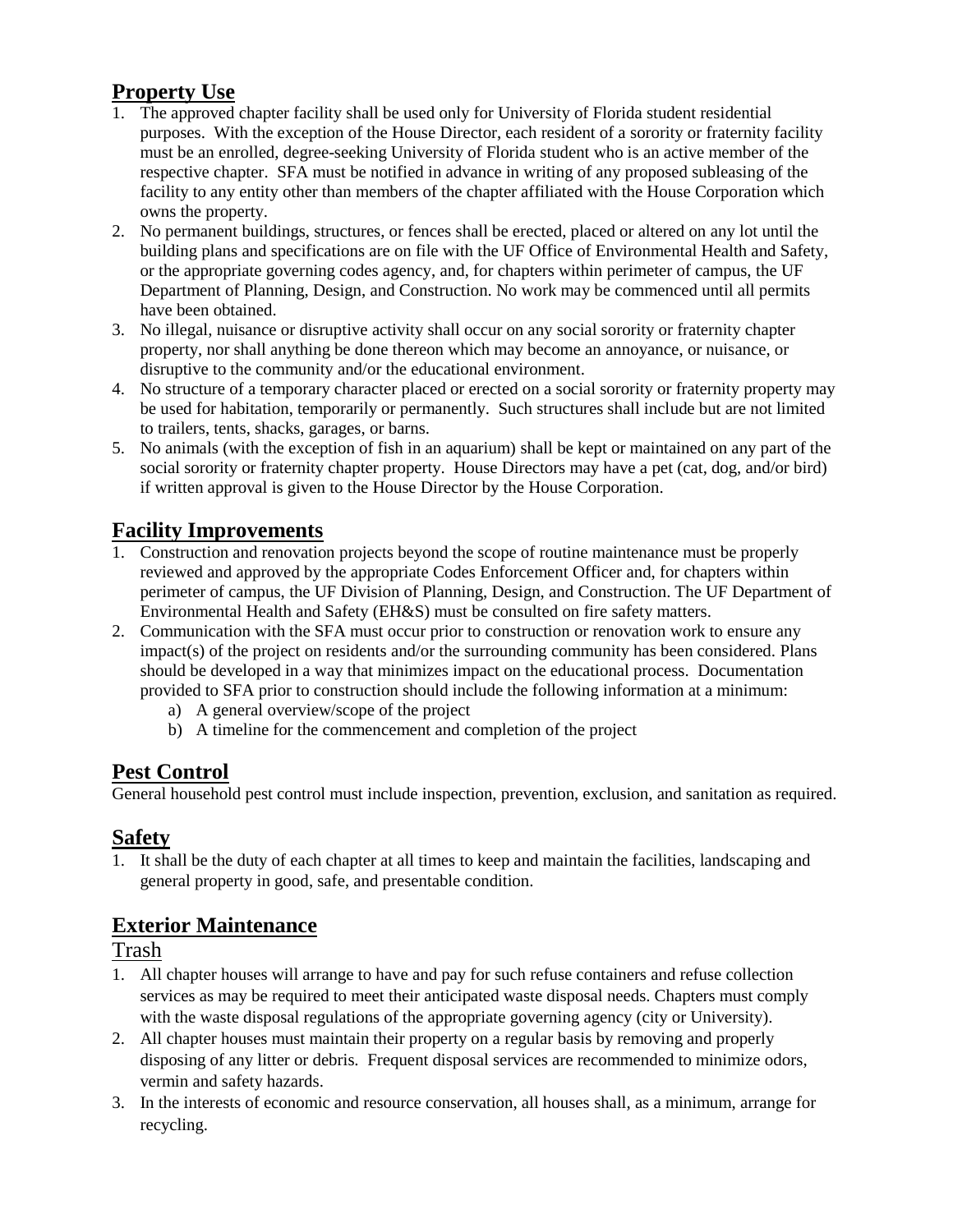- 4. All litter and household garbage will be bagged prior to disposal to minimize odors, spills, and insect or animal problems.
- 5. Kitchen and food service waste will be promptly collected and removed from the House for disposal following each meal. Chapters must appropriately dispose of grease via grease traps or professional removal services.
- 6. Incidental household garbage and litter will be collected and removed from the House and grounds for disposal on a daily basis.
- 7. Each house will arrange for consolidating and properly disposing of rubbish, yard waste, construction debris, and hazardous material as needed. Under no circumstances will materials be allowed to accumulate inside or outside the house unless appropriately consolidated and contained pending final disposal.
- 8. Refuse disposal areas (garbage cans and/or dumpsters) will be kept clean and neat at all times. Litter and spills will be cleaned up as they occur and odor and insect problems will be treated promptly as needed. Garbage cans and dumpsters will be kept covered/closed to reduce odor/insect/animal problems.

## Grounds

- 1. Each chapter is responsible for maintaining its grounds. Maintenance of grounds includes:
	- a) Mowing, trimming, and edging grass
	- b) Keeping plants and trees trimmed and neat
	- c) Keeping flower and plant beds clean and free of dead plants
- 2. Each chapter must remove any tree(s) determined to be hazardous by UF Environmental Health and Safety or other appropriate authority. The chapter must obtain approval from the appropriate governing authority (University and/or local government) prior to tree removal.

### Building

- 1. Each chapter is responsible for exterior cosmetic repairs (e.g., broken windows, graffiti, pressure washing, or painting).
- 2. All banners must be safely secured, taken down, and properly disposed of within 24 hours of the conclusion of the event they are advertising.

# **Utility and Service Billing**

Customers must pay for all utilities or services in a timely manner. Bills are typically considered delinquent if unpaid 30 days after the invoice date. All utility and service bills should be paid by the invoice due date.

# **Fire Safety**

## Sprinkler Systems

All chapter houses must have an installed and functioning sprinkler system. The registration of any social sorority or fraternity operating a chapter house without a sprinkler system shall be subject to immediate suspension.

## Fire Extinguishers

- 1. Each portable fire extinguisher must receive a comprehensive annual inspection and must be certified to have passed inspection and must be in compliance with code requirements of the NFPA and State Fire Marshall.
- 2. Each portable fire extinguisher must be inspected monthly to insure that it is present, charged, and ready in case of a fire. Fixed fire extinguishing systems must be inspected semi-annually under this policy. The Florida Uniform Building Code requires that licensed authorities perform the inspections at the specified intervals (monthly for portable fire extinguishers and semi-annually for fixed systems).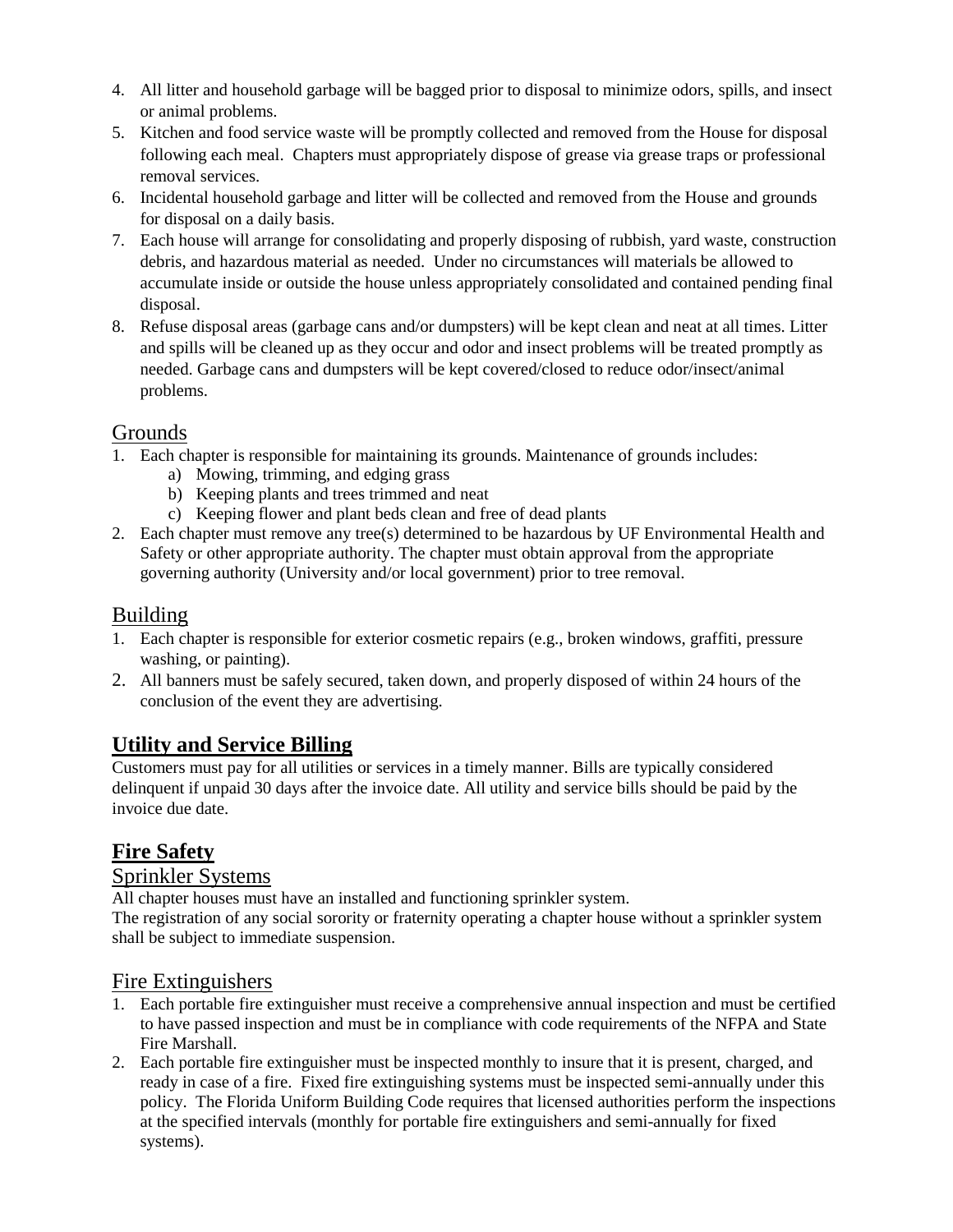- 3. If the sorority or fraternity does not contract through the University for inspection services, the chapter shall require the licensed fire equipment contractor providing the service to submit a monthly summary of inspection findings directly to EH&S. A standard report form for use by outside contractors is available from EH&S.
- 4. Each fire extinguisher must be properly tagged at all times; the inspection tag will serve as evidence of completed inspections.
- 5. A review of compliance with required periodic inspection of portable fire extinguishers and fixed fire suppression systems will be included as part of each facility inspection.
- 6. Chapters may contract with EH&S to provide routine periodic maintenance services to recharge, hydro test, and repair fire extinguishers as needed as part of the contractual agreement. In the event equipment fails periodic testing, it will be replaced at no charge under the agreement. This service agreement does not cover malicious discharge or replacement due to theft. In the event of theft or malicious discharge, EH&S will bill the chapter for the cost of repair or replacement as needed...

#### Fire Inspections

A comprehensive fire inspection of all facilities will be conducted at least on an annual basis. In addition, a pre-occupancy inspection will be conducted prior to the beginning of the fall semester.

- 1. The Fire Safety Inspector has the authority through the University of Florida and the State of Florida as a Certified Fire Inspector to enter a building at any time at his/her discretion. A two-to-three day notice will be given as a courtesy for the semester inspections. Follow-up and spot checks to investigate known or suspected problems will be carried out as needed.
- 2. A written report of findings will be submitted to the fraternity or sorority following each inspection. The inspection report will be directed to the chapter's house manager, house director, president, House Corporation and the SFA.
- 3. The sorority or fraternity shall notify EH&S in writing of the date of corrective action(s) for all listed violations within the time limit specified by EH&S.
- 4. **Each sorority and fraternity is required to complete a series of self-tests each semester (including summer) the facility is occupied by one or more tenants excluding the house director.** The self-tests are to include fire drill, emergency lighting and smoke detector tests. The self-tests are to be completed and documented by the deadlines provided by EH&S.
- 5. Fall Inspection: A comprehensive inspection shall be completed for each facility. The organization shall schedule appointments per the deadlines posted by EH&S.
- 6. Spring Inspection: A spring inspection will be conducted for chapters that did not receive an exemption (see below). The organization shall schedule appointments per the deadlines posted by EH&S.
- 7. Summer Inspection: If a chapter house is occupied by one or more tenants excluding the house director during the summer, a regular fire inspection must be conducted. However, there will not be an additional preoccupancy inspection prior to the fall semester. The organization shall schedule appointments per the deadlines posted by EH&S.
- 8. Preoccupancy Inspection: If a chapter house is closed to all tenants excluding the house director during the summer, a pre-occupancy inspection shall be conducted. This inspection should take place between May and July (preoccupancy inspections may take place after the house is vacated following spring semester). House Directors have the option to schedule the preoccupancy inspection prior to leaving for the summer so that the summer may by used for any corrective actions needed. A preoccupancy inspection must be completed prior to occupancy of the house.

#### Fire Inspection Evaluation Ratings

Each chapter will be evaluated using a point system, which will determine its fire safety status and applicable actions to be taken.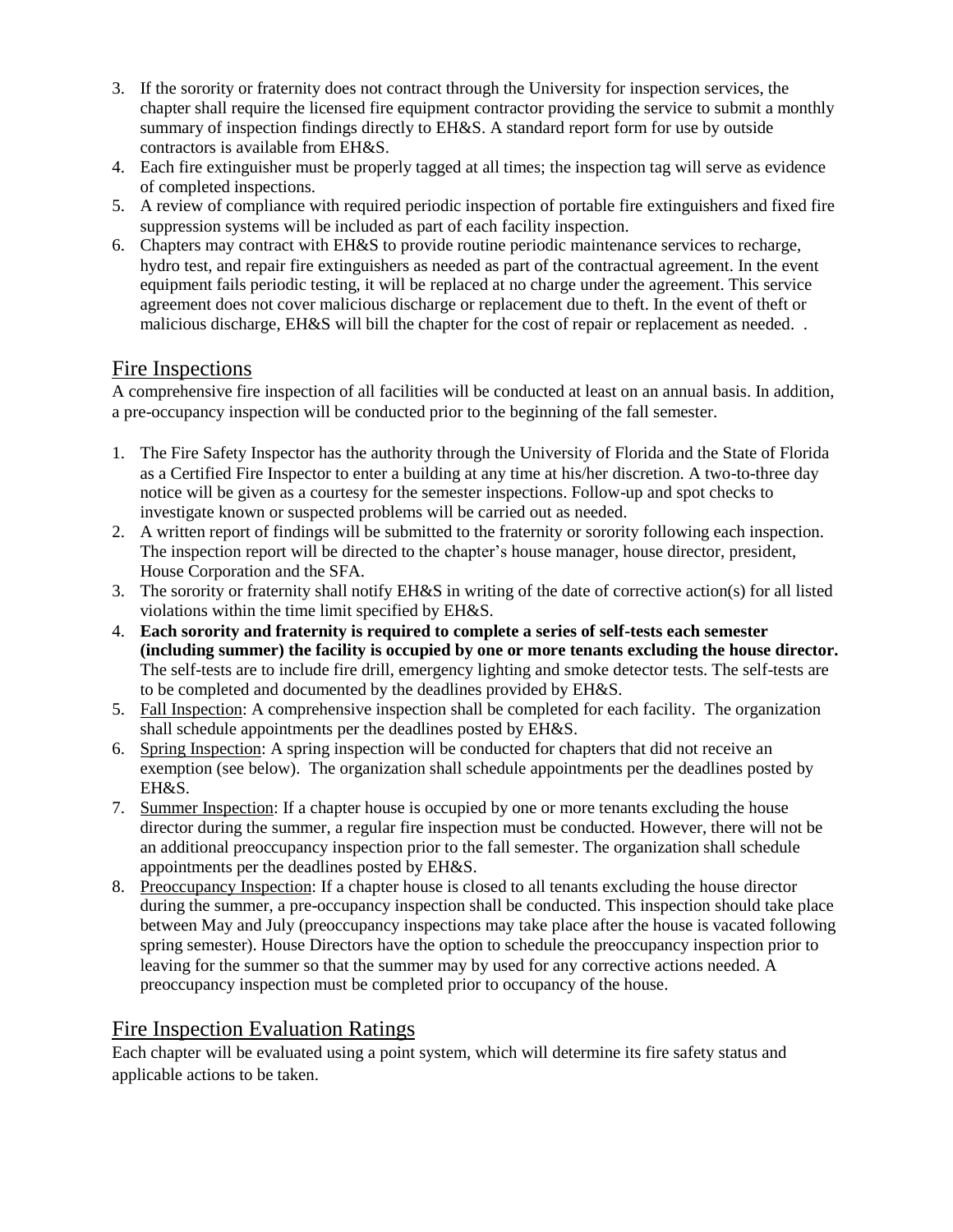#### a.) **Level 1 (0-49):**

If all semester reports and inspection scheduling is completed by the deadlines set forth by EH&S for both fall and spring, the chapter house will be exempt from a spring semester inspection. The next inspection will be conducted during the summer semester or as a preoccupancy inspection.

#### b.) **Level 2 (50-99 points):**

- The chapter is required to have a spring inspection along with a preoccupancy or summer inspection.
- Chapters at a level 2 will be placed in a lottery for a scheduled re-inspection.

#### c.) **Level 3 (100+ points):**

- Chapters at this level automatically lose the privilege of hosting events (excluding meals and chapter meetings) in the facility until the violations are corrected and written documentation is submitted to EH&S confirming the corrective actions.
- The chapter is required to have a spring inspection along with a preoccupancy or summer inspection.
- All chapters at this level will automatically be re-inspected at a scheduled time.

**For each level, if a chapter does not correct violations and submit written documentation of the same within thirty days after an inspection or receive permission to extend the deadline to have violation(s) corrected, the chapter may be considered "Not in Good Standing" (see appendix for definition of "not in good standing").**

### **Administrative**

### Emergency Management Plan

It is recommended that each house corporation (or other authorized entity) develop a written emergency management plan for the chapter facility. This plan should outline the protocol related to preparation for and response to emergencies that could occur involving the facility. The plan may include: who is in charge during a crisis and their contact information; a secondary contact person and their contact information; the criteria by which the house corporation would elect to close the facility and relocate residents (including who makes the decision); and specific details of how this information will be communicated to tenants and the SFA. SFA can be consulted for guidance on emergency management plans.

#### **Conduct**

Each house corporation (or other authorized entity) shall develop and publish a list of rules and expectations related to conduct of residents and guests at the chapter facility. These rules and expectations should be made available to all members of the organization as well as parents and guests upon request. The document should also outline the range of sanctions that may be imposed for violations as well as the process by which violations are adjudicated and by which sanctions are administered.

#### Lease agreements

Each house corporation (or other authorized entity) shall be responsible for maintaining lease agreements for each tenant residing in the facility. The lease agreement must require the tenant to remain an active member of the organization and an enrolled student at the University of Florida in order to maintain residency within the facility. In addition, the agreement should contain language that allows the organization to terminate the lease in a timely manner should the tenant violate rules of the organization, become an inactive member, or no longer be enrolled at the University for the current semester.